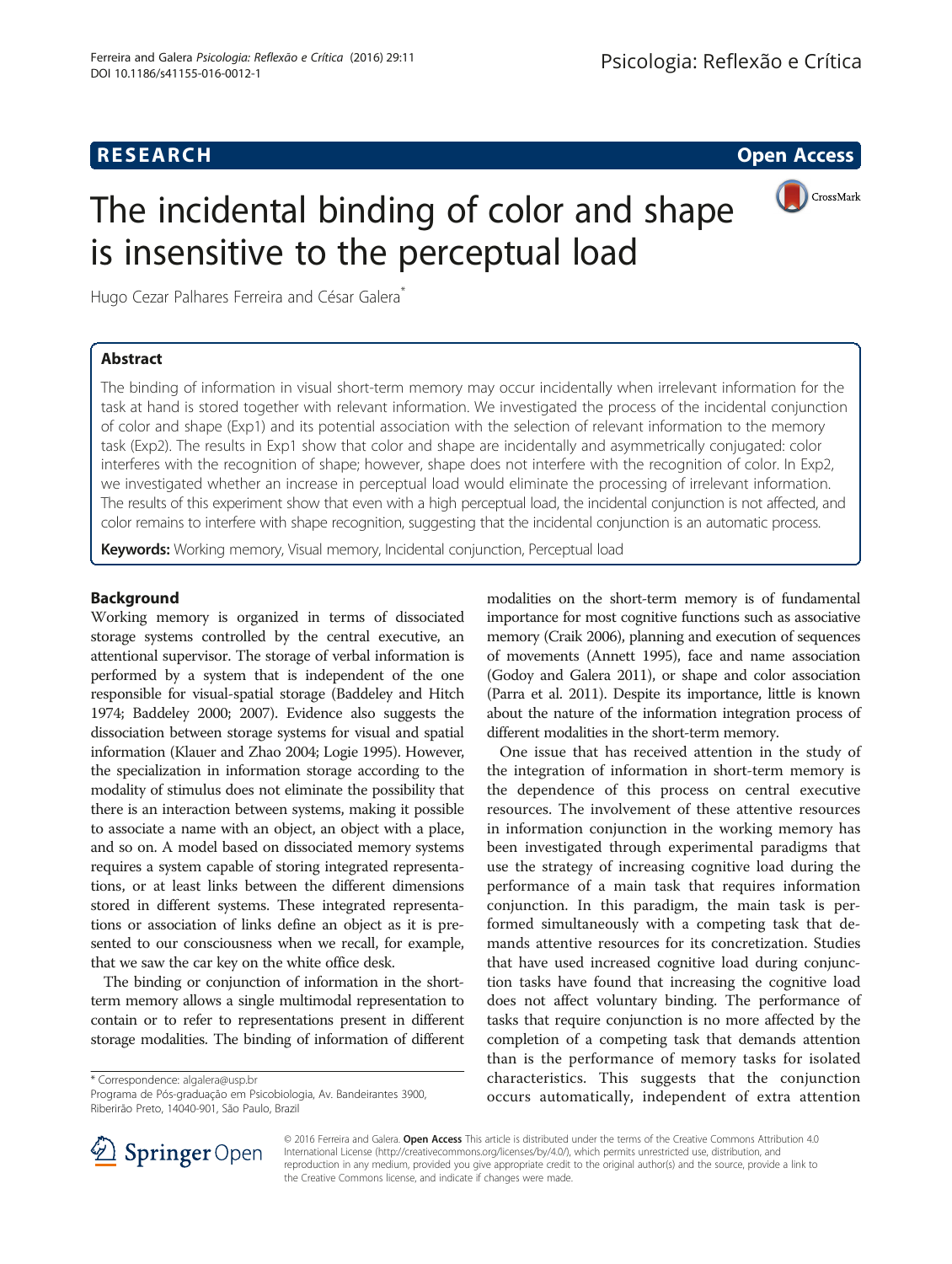resources that may assist the association of separate characteristics into a single representation of an object, event, or chunk (Allen et al. [2006](#page-6-0); Allen et al. [2009](#page-6-0); Luck and Vogel [1997](#page-7-0)).

Starting from the concept that the conjunction of an object is automatically performed, Morey ([2009](#page-7-0)) suggests that there are two possible explanations for the retention of integrated information in the memory. The first is that the association of different characteristics or dimensions is performed by a unified structure and stored as a unit of information in the working memory. An example is the association between a name and an object. The second hypothesis assumes that the storage of conjugated characteristics is performed in parallel, and both integrated and isolated information are kept in the memory through different mechanisms.

The hypothesis that the conjunction of characteristics creates a representation of a single object in the memory has been investigated through intervening tasks, tasks which have the same nature as the relevant object to be stored. In Morey ([2009](#page-7-0)), for example, the main task required the memorization of spatially arranged letters on a computer screen. The main task was accompanied by a secondary task of articulatory suppression, which interferes with the verbal rehearsal of the letters. These experiments demonstrated that the storage of verbal and spatial information occurs separately because negative effects on storage were observed in the verbal task but not in the spatial task in trials were the articulatory suppression was performed. However, the discrimination of bound objects was better than the discrimination of separated objects, suggesting that both the unitary and separated information can be stored simultaneously.

The process of conjunction, regardless of being automatic or dependent on attentive resources, can occur either as voluntary or involuntary, or incidental. The incidental conjunction can be qualified as a concurrent storage of neutral or irrelevant information to perform cognitive tasks. Several studies that have addressed incidental conjunction indicate that it occurs asymmetrically (Elsley and Parmentier [2015;](#page-6-0) Jiang et al. [2000](#page-6-0); Maybery et al. [2009](#page-7-0); Olson and Marshuetz [2005](#page-7-0)). The asymmetry of the incidental conjunction lies in the relationship in which the memorization of a first characteristic (e.g., location) implies in the incidental codification and retention of a second characteristic, for example, of the consonant presented at the location to be memorized. However, the reverse does not happen. The consonant codification does not imply in the incidental codification of the location (Maybery et al. [2009](#page-7-0)). Santana and Galera [\(2014](#page-7-0)), in a study of visual, verbal, and spatial conjunction information in the working memory, also found evidence of an asymmetric effect of irrelevant dimension on the recognition of locations and visual stimuli; these authors suggest that the

information about the object and its location are automatically integrated into a unitary representation.

Incidental conjunction occurs when an irrelevant characteristic of an ongoing task is encoded together with the relevant characteristic. We consider that this situation can be regarded as a failure in the selection process of relevant information that could be explained by the load theory proposed by Lavie ([1995](#page-7-0)). According to this theory, the selection of information in the environment is affected by the perceptual load the participant is exposed to during the selection of relevant information. The theory of perceptual load assumes that perception has a limited capacity but operates automatically and involuntarily, respecting these limits on all information available in the environment. In tasks carried out under high perceptual load, the system's capacity is filled to the limit, eliminating unattended information from the highest processing level. Conversely, in tasks performed under low cognitive load, even irrelevant information may be admitted at high processing levels (Lavie [1995](#page-7-0)). With respect to selection models of relevant information, the early selection occurs when the level of perceptual load required by the processing of relevant information is sufficiently high to exhaust the perception capacity, leaving no resources for processing distractors. On the other hand, the delayed selection of relevant information occurs in cases of low perceptual load, wherein attentional resources not used for the processing of relevant stimuli are used to process less relevant information for the task, among them, distractors (de Fockert et al. [2001](#page-6-0)).

The effects of perceptual load have been demonstrated in situations in which irrelevant items are added to a task, making the selection of the relevant stimuli more difficult. The increase in the number of irrelevant stimuli or in perceptual demands related to these stimuli saturate the processing capacity, thereby blocking the access to irrelevant information. The involvement of the perceptual load was demonstrated by Forster and Lavie ([2008\)](#page-6-0) in a study were the irrelevant stimuli, evoked responses that competed with those required by the main task. Their results showed that both relevant and irrelevant stimuli are selected and interfere with the processing of relevant information.

In this study, we sought to evaluate the effect of perceptual load on the incidental conjunction of shape and color in a recognition task based on Treisman and Zhang ([2006](#page-7-0)). These authors used a detection task to determine the interference of changing an irrelevant characteristic of an object, for example, its spatial location, on the recognition of a relevant characteristic, for example, the object's shape or color. The authors' assumption was that if it were possible to demonstrate that changing the position of an object interferes with its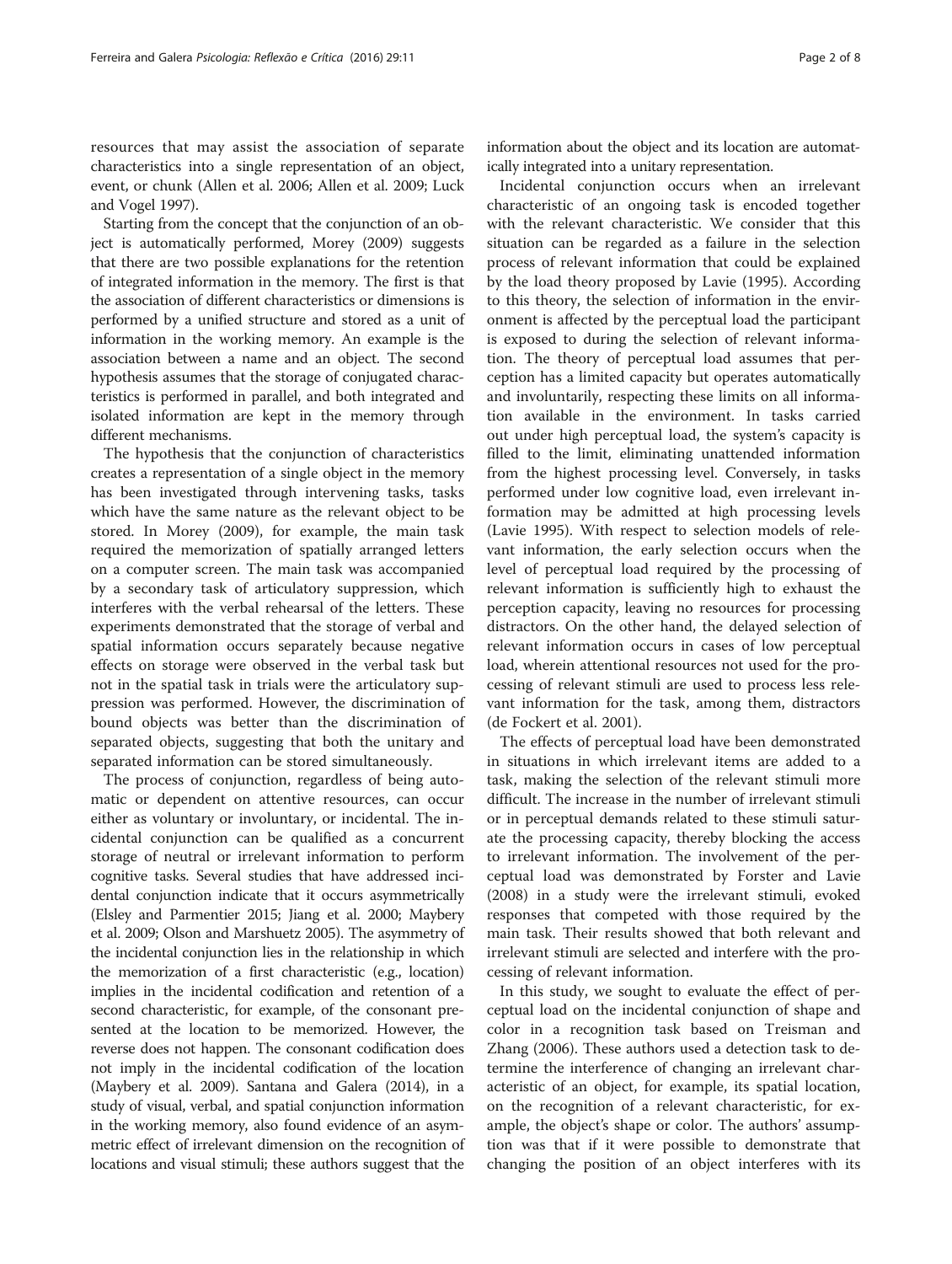recognition, one could conclude that the object and its position were memorized in an integrated representation formed by both the "what it is" and the "where it is". Indeed, the results indicated that the integration of visual characteristics is mediated by the conjunction between position and visual characteristics. Because location is not relevant to the task, these results suggest that this combination is automatically or incidentally performed. The same logic was used by Maybery et al. [\(2009\)](#page-7-0).

Using an adaptation of the experimental paradigm of Maybery et al. [\(2009](#page-7-0)), we to investigate the influence of irrelevant information on the memory task by determining the occurrence of an incidental conjunction of color and shape in the visual short-term memory. Although the existence of incidental conjunction is well documented in the literature (Elsley and Parmentier [2015](#page-6-0); Maybery et al. [2009;](#page-7-0) Olson and Marshuetz [2005](#page-7-0)), there are still some situations where it does not occur. For example, Stefurak and Boynton ([1986\)](#page-7-0) show no evidence of incidental conjunction of shapes and colors in a recognition task. Ecker et al. [\(2013\)](#page-6-0) conversely, found evidence of incidental conjunction of color and shape, but only in conditions in which the color was intrinsic to the memorized figure. Therefore, the objective of this first experiment was to verify the incidental conjunction between color and shape, and a possible asymmetry in a recognition task for colors and shapes.

## Experiment 1

### Method

### **Participants**

A total of 13 undergraduate students (eight women), aged between 20 and 29 years ( $M = 23.5$ ,  $SD = 2.9$ ), with normal vision or vision corrected to normal (20/20) participated voluntarily in this experiment.

#### Materials and stimuli

The visual stimuli were colorful geometric shapes presented on a white background in the center of a 23″ monitor screen with a resolution of  $1360 \times 768$  pixels. The experiment was assembled and run on the E-Prime 2.0 utility (Schneider et al. [2002](#page-7-0)).

Figure 1 shows the eight geometrical shapes used (circle, triangle, flag, arrow, cross, diamond, star, and bow), each with an area of approximately  $160 \times 160$  pixels. The eight

colors defined by RGB values were gray (128, 128, 128); green (0, 255, 0), red (255, 0, 0), blue (0, 0, 255), black (0, 0, 0), cyan (0, 255, 255), purple (153, 51, 153), or yellow (255, 255, 0). The stimuli were presented in an imaginary circle with a radius of 4.5 cm from the screen center, and a minimum distance of 60° between stimuli. The shapes and colors were based on Allen et al. ([2006](#page-6-0)).

### Procedure

The participants performed a recognition task based on the shape and color of geometric shapes. Each task began with a set of three colored shapes simultaneously presented for 1000 ms. The screen remained blank during the retention interval (900 ms) between the presentation of the stimuli to be memorized and the test stimulus. A tone (546 Hz) was presented for 100 ms at the end of the retention interval signaling the presentation of the test stimulus. The participants' task was to respond as to whether the test stimulus was equal or not to one of the stimuli presented in the memorized set. The response was emitted on the numerical computer keypad. If the test stimulus was present at the memorized set (positive trials), the participant should press the number 1 key, otherwise (negative trials) he should press the number two key. Half of the trials were positive and half, negative. Participants were instructed to respond as quickly and accurately as possible.

Participants performed the recognition task in two different experimental blocks. In one, they were instructed to memorize the colors of geometric shapes and ignore their shapes; in the other, they were instructed to memorize shapes and ignore colors. The order of block presentations was counterbalanced among participants. In the block of relevant color, three types of positive trials (intact, recombined, and new irrelevant) and two types of negative trials (recombined and new irrelevant) were performed. In all positive trials, the presented test stimulus was one of the three colors presented for memorization. In the intact positive trials, the test stimulus was one of the memorized colors presented in the same shape that it had been memorized. In the recombined positive trials, the test stimulus was one of the memorized colors presented with one of the other shapes presented for memorization. In the new irrelevant trials, the test stimulus was one of the memorized

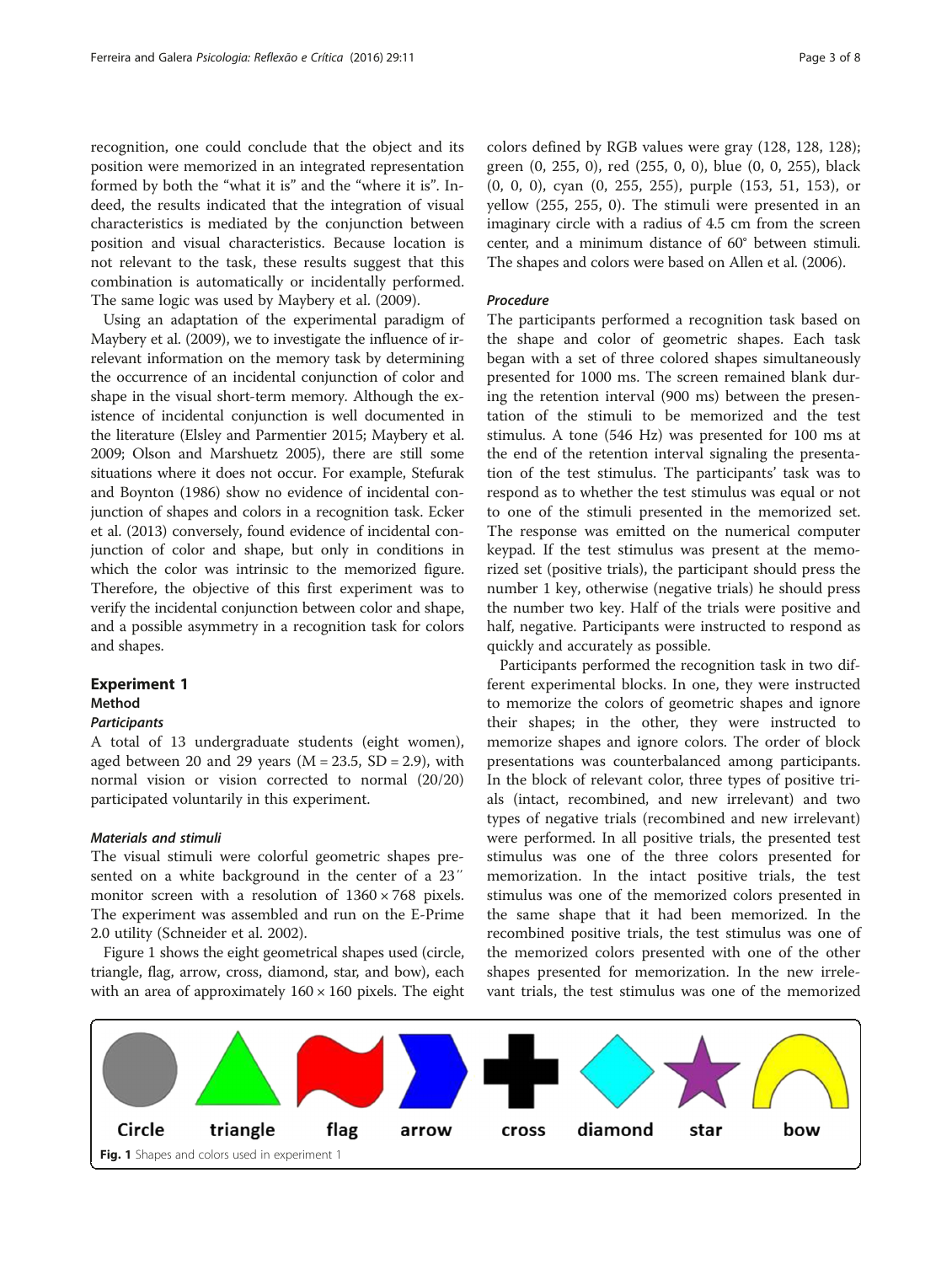colors presented in a different shape from that in the three memorized forms. Equivalently in the recombined negative trials, one color outside of the memorized set was presented with one of the shapes in the set; in the negative trials with the new irrelevant dimension, one color outside of the set was presented in a shape also outside of the set presented for memorization.

In the block in which shape was relevant, three types of positive trials (intact, recombined, and new irrelevant) and two types of negative trials (recombined and new irrelevant) were conducted. In the intact positive trials, the test stimulus was one of the shapes presented for memorization in the same color as that of the memorized stimulus. In the recombined trials, the shape was presented in one of the other two colors presented during memorization. In trials with the new irrelevant dimension, the shape was presented in a color different from those three presented for memorization. In the recombined negative trials, one shape outside of the memorized set was presented together with one of the colors in the set. In the negative trials with the new irrelevant dimension, one shape outside of the set was presented in a color also outside the memorized set.

A total of 144 valid trials were performed, equally divided between the two blocks, using relevant shape and color. The positive trials were equally divided in the intact, recombined, and new irrelevant dimension. In the negative trials, 18 with the repeated irrelevant dimension and 18 with a new irrelevant dimension were performed in each block.

### Results

The percentage of correct answers was submitted to an analysis of variance (ANOVA) for repeated measures  $(2 \times 5)$  considering the treatments resulting from the combination of relevant dimensions (shape and color) and types of trials (intact, recombined, and new irrelevant in the positive trials; recombined and new irrelevant in the negative trials). This analysis did not show a significant difference between relevant dimensions (color and shape) and between types of trials. However, a significant interaction between relevant dimensions and types of trials was observed (F(4.48) = 2,64;  $p < 0.05$ ;  $\eta_P^2$  = 0.18). To better understand this interaction, an analysis evaluating only the most critical conditions for incidental conjunction was performed. The rate of correct responses in the trials where the relevant dimension was shape and color with intact and recombined positive responses was considered separately in this analysis.

No significant difference between intact and recombined trials was found in the analysis of responses when color was the relevant dimension  $(F \lt 1)$ . However, when shape was the relevant dimension, the performance was better in intact trials  $(M = 95 \%)$ : EPM = 2 %) than in recombined trials  $(M = 85 %; EPM = 3 %) (F(1, 12) =$ 6.18;  $p < 0.05$ ;  $\eta_P^2 = 0.34$ ) (Fig. [2](#page-4-0)).

The response time was subjected to the same analysis considering the type of positive trials (intact, recombined) separately for each of the relevant dimensions (shape and size). No significant difference was observed between trials when color was the relevant dimension  $(F \n< 1)$ . An advantage was observed in the intact trials in the analysis when shape was the relevant dimension; participants were faster in these trials  $(M = 922 \text{ ms}; EPM =$ 64 ms) than those in recombined trials  $(M = 1127$  ms; EPM = 86 ms) (F (1, 12) = 8.94;  $p < 0.05$ ;  $\eta_P^2 = 0.42$ ).

### Discussion

The objective of this experiment was to verify the incidental conjunction of color and shape in the visual store. Our results show that when shape was relevant, the participant's performance was related to the object's color, once in the intact condition, in which color and shape were the same, the rate of correct responses was greater (95 %) than in recombined trials (85 %), when shape was presented in the color of another item. Conversely, when color was the relevant dimension for memorization, no difference between the intact and recombined conditions was observed. This response pattern demonstrates the occurrence of incidental color codification when shapes should be memorized, and their asymmetrical relationship. According to these results, we can assume that the memorized information for shape incidentally integrates color while the memorization of color does not integrate shape. This pattern is also found in tasks with incidental relationships between sound and location (Maybery et al. [2009\)](#page-7-0) and color and location (Jiang et al. [2000\)](#page-6-0).

In previous studies, such as Stefurak and Boynton ([1986\)](#page-7-0), evidence of incidental conjunction of shape and color was not found when participants were instructed to memorize only one characteristic (color or shape of animals). In this study, the test stimulus could be identical to the memorized stimulus, or it could have a different irrelevant dimension from that presented during memorization. Stefurak and Boynton ([1986](#page-7-0)) do not find a difference in performance in trials in which the irrelevant dimension was modified using a procedure very similar to ours. It is possible that these differences between results can be attributed to minor differences in procedure, for example, the use of animal figures and longer retention intervals, which may have allowed a contribution from the long-term memory to override the effect of incidental color conjunction.

Our study presented a pattern similar to that reported by Ecker et al. ([2013](#page-6-0)). The results obtained by these authors about intrinsic color conjunction and our results demonstrate that the manipulation of color affects the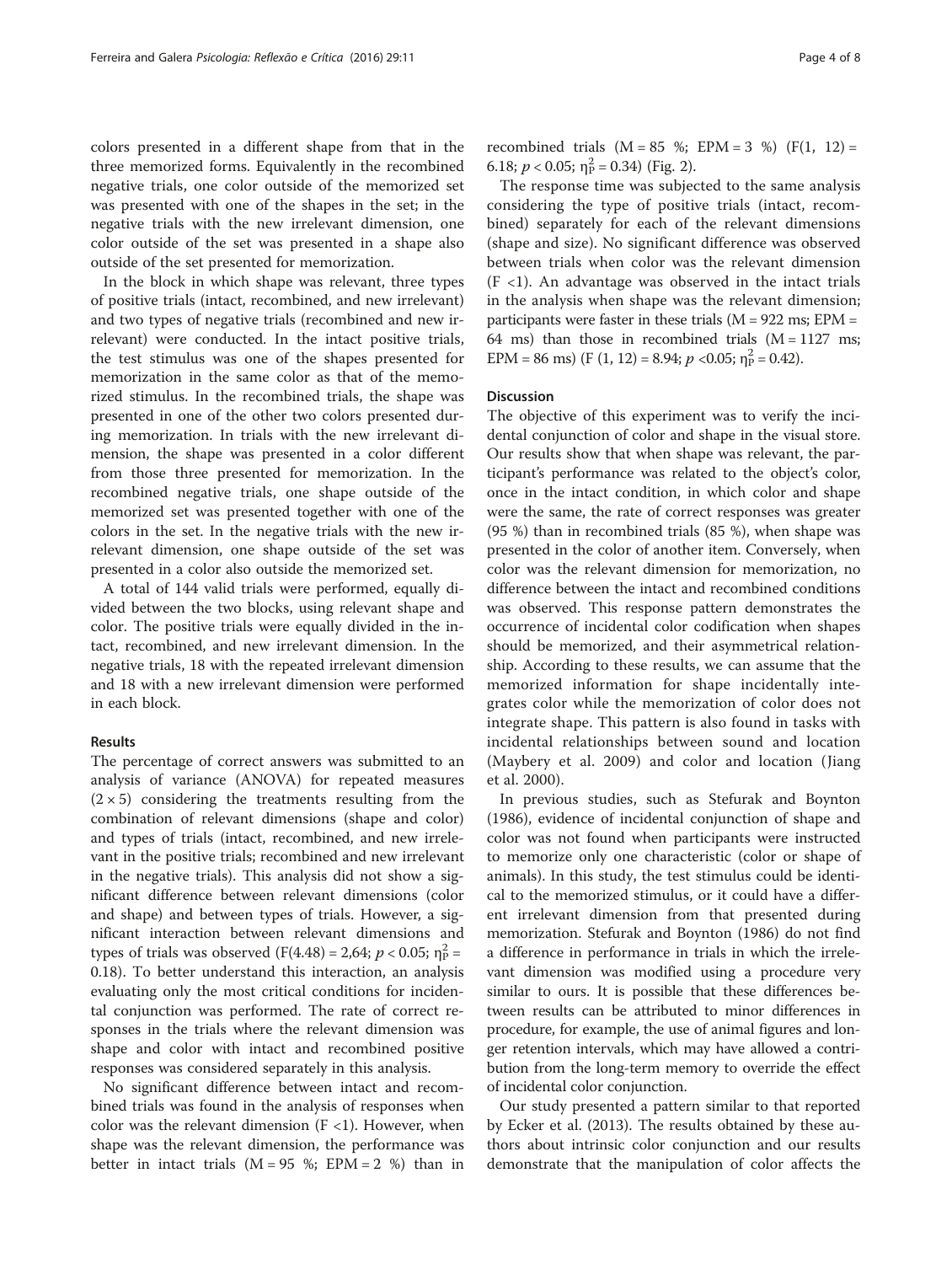<span id="page-4-0"></span>

recognition of shape and that color recognition is not affected by shape manipulation. The uniformity of responses in the testing conditions suggests that people can make the judgment for colors without processing the shapes presented.

This first experiment confirmed our hypothesis that there is an incidental conjunction of shape and color, and that, as in other involuntary conjunctions, this type of conjunction is asymmetric, once the recognition of only shape is affected by the irrelevant change in color.

### Experiment 2

Having established because we detected the incidental conjunction between color and shape as asymmetric, we investigated the assumption that this incidental conjunction follows the same principles of the perceptual load theory. According to this theory (Lavie [2005\)](#page-7-0), the increase in perceptual load during codification leads the participant to prioritize the most relevant information to respond to the main task, which consequently could reduce the incidental codification of color. Our assumption was that the increase in perceptual load would lead to a more careful selection of shape. Therefore, we added irrelevant colored stimuli to the scene to be memorized that would not be taken into account in the memory task. We believed that the presence of these stimuli would lead to a more stringent selection of the relevant characteristic, and thus, a more efficient selection of shape, reducing the effect of the incidental conjunction of color.

### Method

### **Participants**

A total of 11 undergraduate students (five women), aged between 19 and 31 years  $(M = 24.1, SD = 4.1)$ , with normal or corrected vision, took part voluntarily in this experiment.

### **Materials**

All materials and stimuli were the same ones used in the first experiment with the following exceptions: the size of objects was reset to  $50 \times 50$  pixels and the circle was replaced by a diamond to avoid confusion with the irrelevant colors presented.

Three gradient colored circles without defined edges were added to the scene to increase the perceptual load. The GIMP 2.8.10 image manipulation program was used to prepare these stimuli. Colorful circles  $(50 \times 50 \text{ pixels})$  were processed in a way that color intensity decreased gradually from the center (full color) towards the edge (in white), creating a blur with no defined edges.

#### Procedure

Only the shape recognition task was performed in this experiment. Three colored shapes were presented for memorization in trials with a low perceptual load. In the trials with high perceptual load, the three shapes were presented for memorization interleaved by three gradient colored circles with different colors from those presented in the colored shapes to be memorized.

Participants were instructed to memorize only the geometric shapes with well-defined edges ignore colors in which they were presented, and also ignore irrelevant stimuli represented by circles in a color gradient.

The stimuli were randomly presented in six positions around the fixation point on an imaginary circle with a radius of 3 cm, separated from one another by a distance of 60 degrees.

An articulatory suppression task was also added in order to avoid the vocal repetition of presented shapes; the "1, 2, 3" and "2, 3, 4" numerical sequences were used for this task.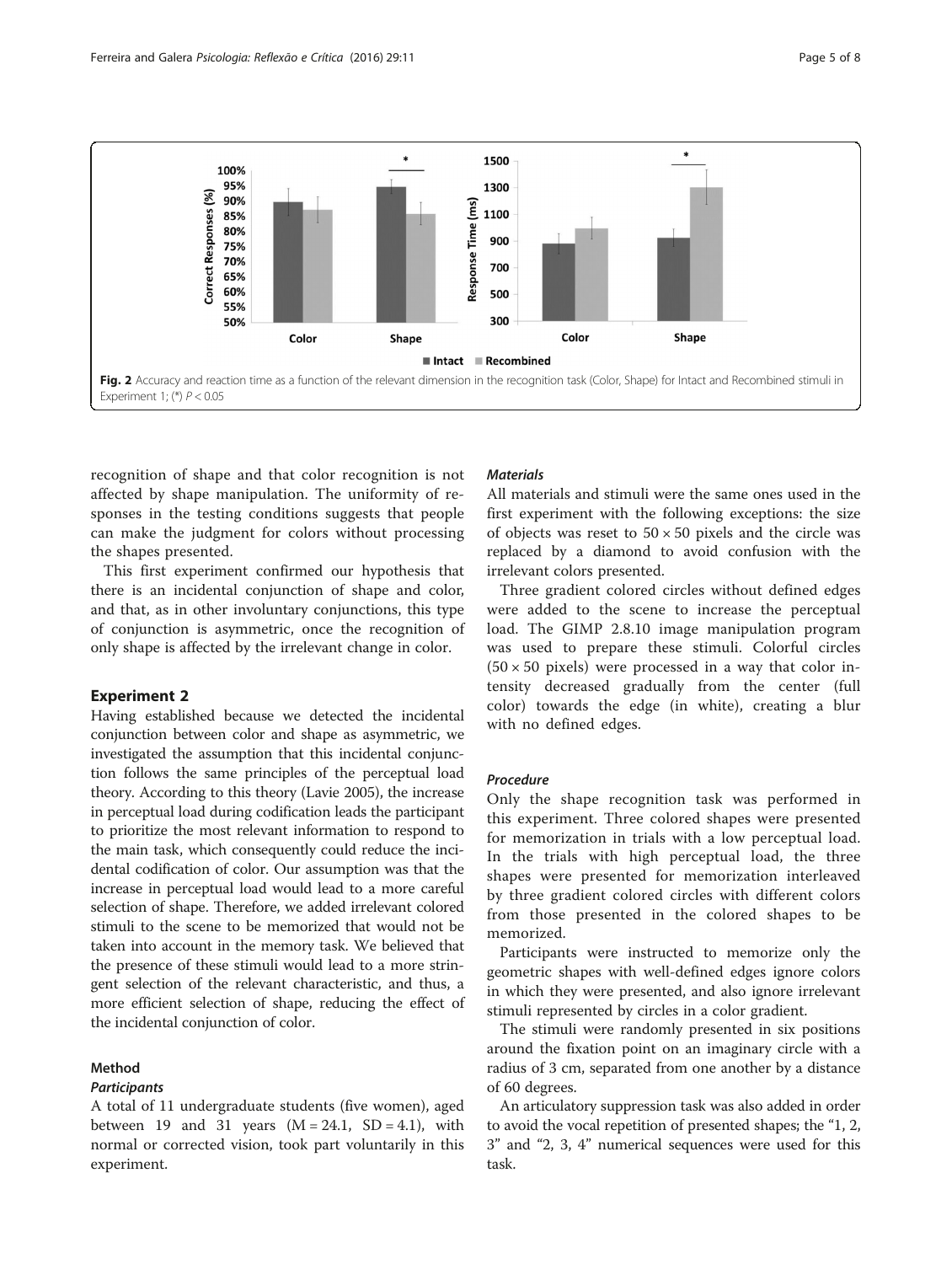A numerical sequence was presented at the beginning of each trial to start the articulatory suppression for 1000 ms; three colored shapes were subsequently and simultaneously presented for 900 ms followed by a 900 ms retention interval. At the end of the retention interval, a tone of 100 ms indicated the presentation of the test stimulus, which remained on the screen until the participant's response. The response was given through the numerical computer keyboard; the participant should press the number 1 key if the test stimulus was equal to one of the items presented for memorization, or press the number two key if the test stimulus was different from those presented for memorization.

#### Results

The percentage of correct responses was analyzed using an ANOVA and considering load types (low and high) and five types of trials (intact, recombined, and new irrelevant in the positive trials, and recombined and new irrelevant in the negative trials). The overall analysis showed no difference in performance as a function of the type of perceptual load used. However, it showed differences in the type of trials  $(F(4, 40) = 12.55; p < 0.001; \eta_P^2 = 0.55)$ . The post hoc Tukey's test showed that the performance in the recombinant trials was inferior to all other types of responses. There was no interaction between the type of load and trials.

A second analysis was performed considering the rates of correct responses in the positive trials (intact and recombined) and perceptual loads (high and low). No difference was found between perceptual loads  $(F < 1)$ . Significant differences were observed in the analysis of intact and recombined trials  $(F(1,10) = 15.41; p < 0.001;$  $\eta_P^2$  = 0.60). The participants had a better performance  $(M = 83 \text{ %}; EPM = 4 \text{ %})$  in intact trials, in which the color of the shape in the test stimulus was the same as that presented during memorization than in the recombined trials  $(M = 66 \text{ %}; EPM = 3 \text{ %})$  $(M = 66 \text{ %}; EPM = 3 \text{ %})$  $(M = 66 \text{ %}; EPM = 3 \text{ %})$  (Fig. 3).

The response time was subjected to the same analysis considering the types of perceptual loads (low and high) and types of positive trials (intact and recombined). The performance did not vary according to the perceptual load  $(F < 1)$ . Participants were faster  $(M = 880 \text{ ms}; EPM = 46 \text{ ms})$ in the intact trials than in the recombined trials  $(M =$ 995 ms; EPM = 49 ms). (F(1, 10) = 16.59;  $p < 0.05$ ;  $\eta_P^2$  = 0.62).

### Discussion

In this experiment, we analyzed the influence of perceptual load in the incidental conjunction of color during the memorization of shape. The difference in performance between intact (83 %) and recombined trials (66 %) confirmed the incidental conjunction of color when the shape is the relevant dimension. Our results also show that the increase in perceptual load

obtained by introducing irrelevant items during the presentation of colored shapes has no effect on the incidental conjunction of color.

A high reduction or even elimination of the neural and behavioral signatures of distractor images in brain regions specialized in the codification of these images is common in studies with high perceptual load. In tasks with high perceptual load, responses to visually striking images, such as high-contrast stimuli, are significantly reduced. Lavie ([2005](#page-7-0); [2010\)](#page-7-0) suggests that the increase in perceptual load affects the participant's performance by decreasing the influence of distractor stimuli in attentive tasks. However, in our experiment, we could not verify the effect of perceptual load possibly because the load can have different effects on memory in relation to the effects on attentive tasks. The attended stimuli possibly did not affect the prioritization of stimuli in the high perceptual load condition. It is also possible that the presentation of distractors in a gradient has facilitated the prioritization of relevant stimuli and did not overload the perception as expected, maintaining the low perceptual load in both conditions, and therefore, the incidental color conjunction.

### General discussion

The main objectives of this study were to investigate the incidental coding within the same memory store using shapes and colors and to determine if this incidental codification is affected by the perceptual load. The incidental codification was evaluated through the difference in performance between intact and recombined conditions while the perceptual load was manipulated, making the task of identifying a relevant object more demanding through the insertion of irrelevant objects in the memorized scene (de Fockert et al. [2001](#page-6-0); Forster and Lavie [2008](#page-6-0)).

A task modified from Maybery et al. [\(2009\)](#page-7-0) was used in the first experiment to identify the incidental conjunction. In this paradigm, the author used spatial and auditory items working with different stores (visual-spatial sketchpad and phonological loop) whereas, in our study, we used visual stimuli (color and shape) to work only with the visuospatial sketchpad. Our findings show that the incidental coding was identified in the shape recognition given that changes in the irrelevant color dimension affected the performance in the shape recognition task, suggesting that visual information may suffer interference from the incidental conjunction within the same store. Conversely, changes in shape did not interfere with performance when color was the relevant dimension in the recognition task. Our results show asymmetry in relation to the incidental codification of color, similar to the asymmetry in the incidental conjunction of location in the work of Olson and Marshuetz (2005 This asymmetry indicates the existence of a hierarchy in maintaining relevant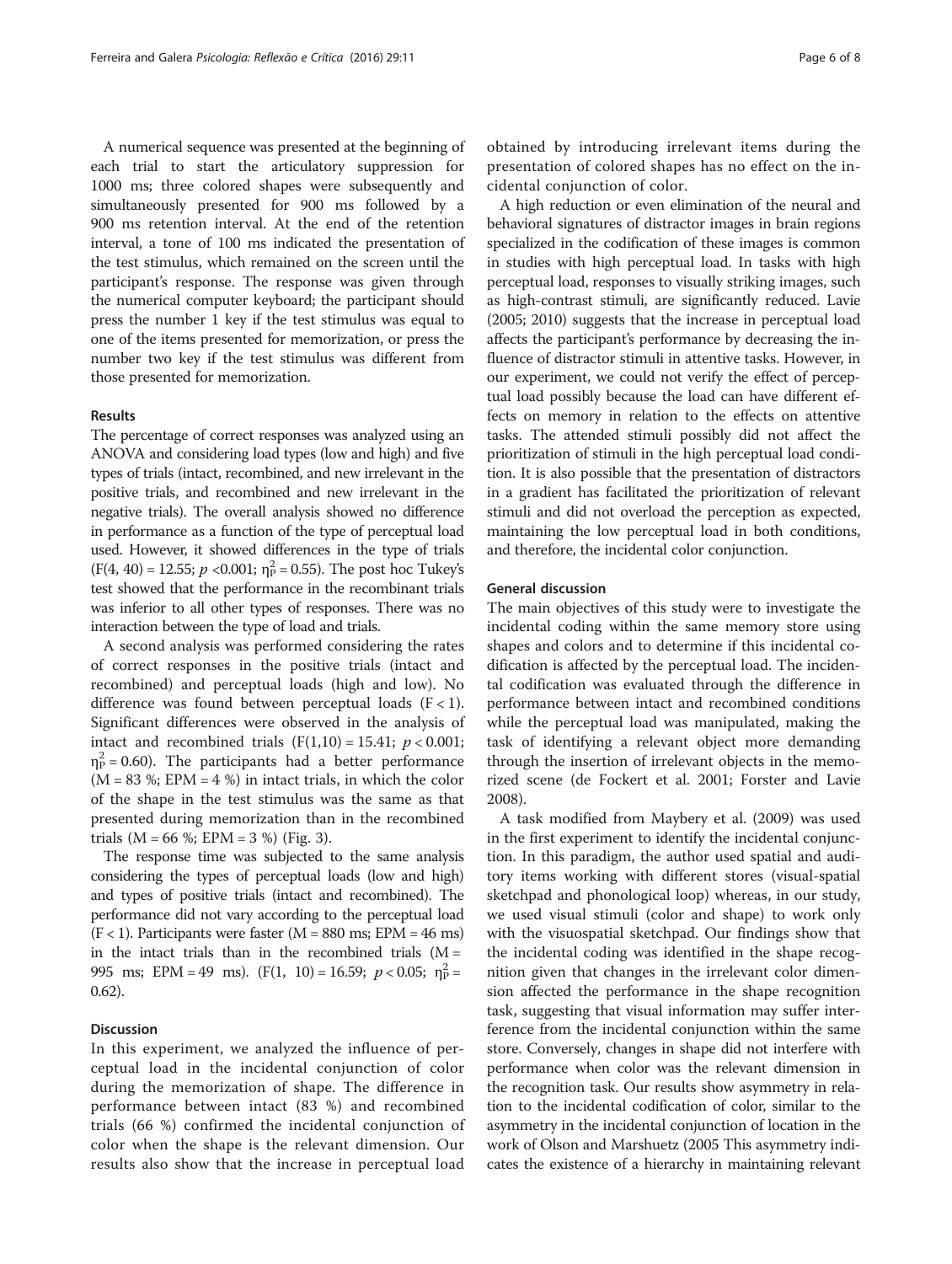<span id="page-6-0"></span>

objects in our memory that are also related to memorized objects and not just between stores (Ecker et al. 2013).

The incidental color conjunction was more evident in the second experiment. One possible explanation for this result is that the presence of articulatory suppression made it more difficult to use the phonological loop, and thereby, the memorizing task became more dependent on the visual memory. Despite the incidental codification of color, the overall rate of correct responses was, in general, lower in the first than in the second experiment; this change is also probably due to the articulatory suppression. In this case, the articulatory suppression hampered the vocal rehearsal of information visually presented, causing the rate of correct responses to decline without the phonological loop aid.

The objective of the second experiment was to identify the effect of the perceptual load on incidental conjunction based the load theory (Lavie [2005\)](#page-7-0) wherein the increased selection demand would reduce the effect of distractors. Therefore, our hypothesis was that the increase in perceptual load would decrease the incidental link between shape and color. However, the results of the second experiment showed no difference in the incidental color conjunction when the perceptual load was high or low, which indicates that the perceptual load does not interfere in incidental conjunction. This insensitivity to the perceptual load suggests that the incidental conjunction is an automatic process, independent of attention. It is also possible that the bound representation of shape and color forms a unified structure that is stored as a unit of information in the memory and, therefore, cannot be divided or suppressed (Morey [2009](#page-7-0)).

### Conclusion

In conclusion, our results suggest the occurrence of an incidental conjunction of color and shape. This conjunction is asymmetric, and the coding of shape occurs

together with that of color despite the fact that this information is not required by the task. Conversely, the coding of color is not dependent on the object's shape. This asymmetry in the conjunction of shape and color deserves further investigation.

#### Competing interests

The authors declare that they have no competing interests.

#### Authors' contributions

This study is part of the doctoral thesis conducted by HCPF, under the supervision of CG. Both authors read and approved the final manuscript.

### Received: 16 March 2016 Accepted: 7 April 2016 Published online: 18 April 2016

#### References

- Allen RJ, Baddeley AD, Hitch GJ. Is the binding of visual features in working memory resource-demanding? J Exp Psychol Gen. 2006;135(2):298–313. doi[:10.1037/0096-3445.135.2.298.](http://dx.doi.org/10.1037/0096-3445.135.2.298)
- Allen RJ, Hitch GJ, Baddeley AD. Cross-modal binding and working memory. Vis Cogn. 2009;17(1–2):83–102. doi:[10.1080/13506280802281386.](http://dx.doi.org/10.1080/13506280802281386)
- Annett J. Motor imagery: Perception or action? Neuropsychologia. 1995;33(11): 1395–417. doi:[10.1016/0028-3932\(95\)00072-B.](http://dx.doi.org/10.1016/0028-3932(95)00072-B)
- Baddeley A. The episodic buffer: a new component of working memory? Trends Cogn Sci. 2000;4(11):417–23. doi:[10.1016/S1364-6613\(00\)01538-2.](http://dx.doi.org/10.1016/S1364-6613(00)01538-2)
- Baddeley A. Working memory, thought, and action. (pp. xviii, 412). New York, NY, US: Oxford University Press; 2007.
- Baddeley, A. D., & Hitch, G. J. (1974). Working memory, Volume 8, 47–89. doi:S0079 Craik FIM. Brain-behavior relations across the lifespan: a commentary. Neurosci
- Biobehav Rev. 2006;30(6):885–92. doi:[10.1016/j.neubiorev.2006.06.010.](http://dx.doi.org/10.1016/j.neubiorev.2006.06.010) De Fockert JW, Rees G, Frith CD, Lavie N. The role of working memory in visual selective attention. Sci (New York, NY). 2001;291(5509):1803–6. doi[:10.1126/](http://dx.doi.org/10.1126/science.1056496) [science.1056496.](http://dx.doi.org/10.1126/science.1056496)
- Ecker UKH, Maybery M, Zimmer HD. Binding of intrinsic and extrinsic features in working memory. J Exp Psychol Gen. 2013;142(1):218–34. doi[:10.1037/](http://dx.doi.org/10.1037/a0028732) [a0028732.](http://dx.doi.org/10.1037/a0028732)
- Elsley JV, Parmentier FBR. The asymmetry and temporal dynamics of incidental letter-location bindings in working memory. Q J Exp Psychol (2006). 2015; 68(3):433–41. doi[:10.1080/17470218.2014.982137](http://dx.doi.org/10.1080/17470218.2014.982137).
- Forster S, Lavie N. Failures to ignore entirely irrelevant distractors: the role of load. J Exp Psychol Appl. 2008;14(1):73–83. doi[:10.1037/1076-898X.14.1.73.](http://dx.doi.org/10.1037/1076-898X.14.1.73)
- Godoy JPMC, Galera C. Binding faces and names in working memory requires additional attentional resources. Psychol Neurosci. 2011;4(3):341–6. doi:[10.](http://dx.doi.org/10.3922/j.psns.2011.3.007) [3922/j.psns.2011.3.007](http://dx.doi.org/10.3922/j.psns.2011.3.007).
- Jiang Y, Olson IR, Chun MM. Organization of visual short-term memory. J Exp Psychol Learn Mem Cogn. 2000;26(3):683–702. doi[:10.1037/0278-7393.](http://dx.doi.org/10.1037/0278-7393.26.3.683) [26.3.683.](http://dx.doi.org/10.1037/0278-7393.26.3.683)